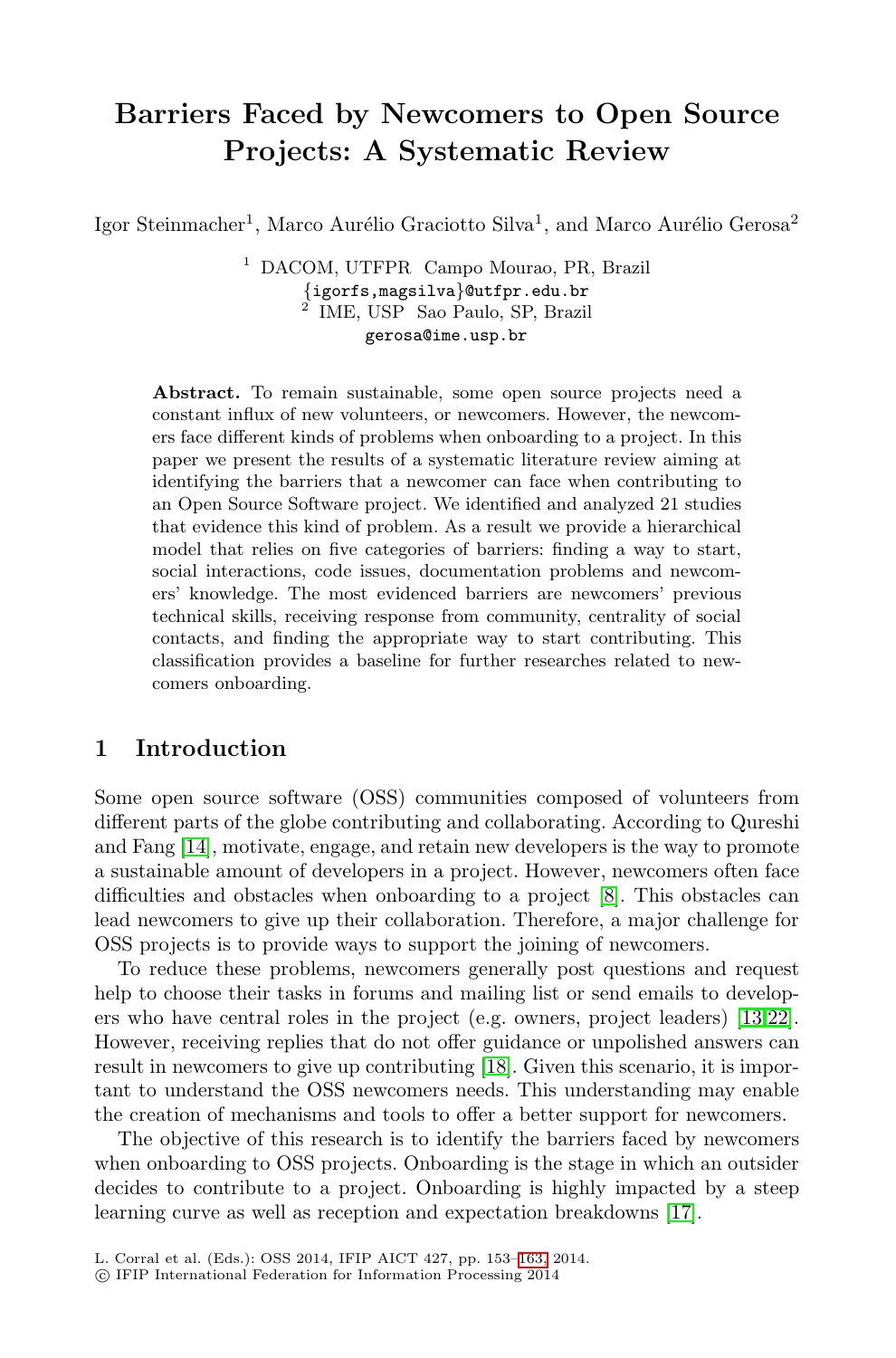In this paper, the methodology chosen to collect these issues is the Systematic Literature Review. From the best of our knowledge, there is no study that directly focused on problems or barriers encountered by newcomers of Open Source Software projects. On the other hand, several articles report these barriers as a side product of the studies. Thus, knowledge is spread across the literature. This study main contribution is aggregating the barriers evidenced by different studies and creating a model with them.

## **2 Research Method**

To perform our systematic review, we defined the following question: What are the barriers that influence newcomers' onboarding to OSS projects? By answering this question, we aim to capture the barriers that a newcomer can face when contributing to an OSS project. We are not interested in newcomers' motivation to join a project, but in the issues they can face after deciding to contribute.

After using different synonyms and combinations to refine our search, the query presented below was used to retrieve the studies from the following digital libraries: ACM, IEEE, Scopus and Springer Link. These libraries were selected because they index the most relevant venues of computer sciences, mostly written on English, they support searching using boolean expression and provide access to the complete text of the paper. We also consulted specialists for conferences, workshops, journals, and websites that could provide relevant studies for our research. However, no new source was added after their advices.

```
((OSS OR "Open Source" OR "Free Software" OR FLOSS OR FOSS) AND
(newcomer OR "joining process" OR newbie OR "new developer" OR "new contributor" OR "new
member" OR "new committer" OR novice OR beginner OR "potential participant" OR retention
OR joiner OR onboarding))
```
For each selected paper obtained from digital libraries, we conducted snowball sampling checking if the authors of the selected studies published other relevant studies not retrieved from the Digital Libraries. We checked their profiles in ACM, IEEE, DBLP, and personal homepages (when available).

We considered for selection the papers that were available for download, written in English, that dealt with newcomers onboarding in open source software projects, that presented experimental results, and that were published in journals or workshop/conference proceedings.

Subsequent to the definition of the primary studies list, the researchers read the full documents. To classify the barriers we followed an "inductive coding" approach [21], which is widely applied in qualitative studies of different knowledge areas. In this kind of approach, the evaluator identifies text segments that contain meaningful units and creates a label for a new category to which the text segment is assigned. Afterwards, connections between the codes are identified and they are grouped according to their properties to represent categories.

The results of the selection and screening are as follows. After running the query on the digital libraries systems, we got 291 candidate papers. For each paper, title, abstract and keywords were analyzed by two independent researchers.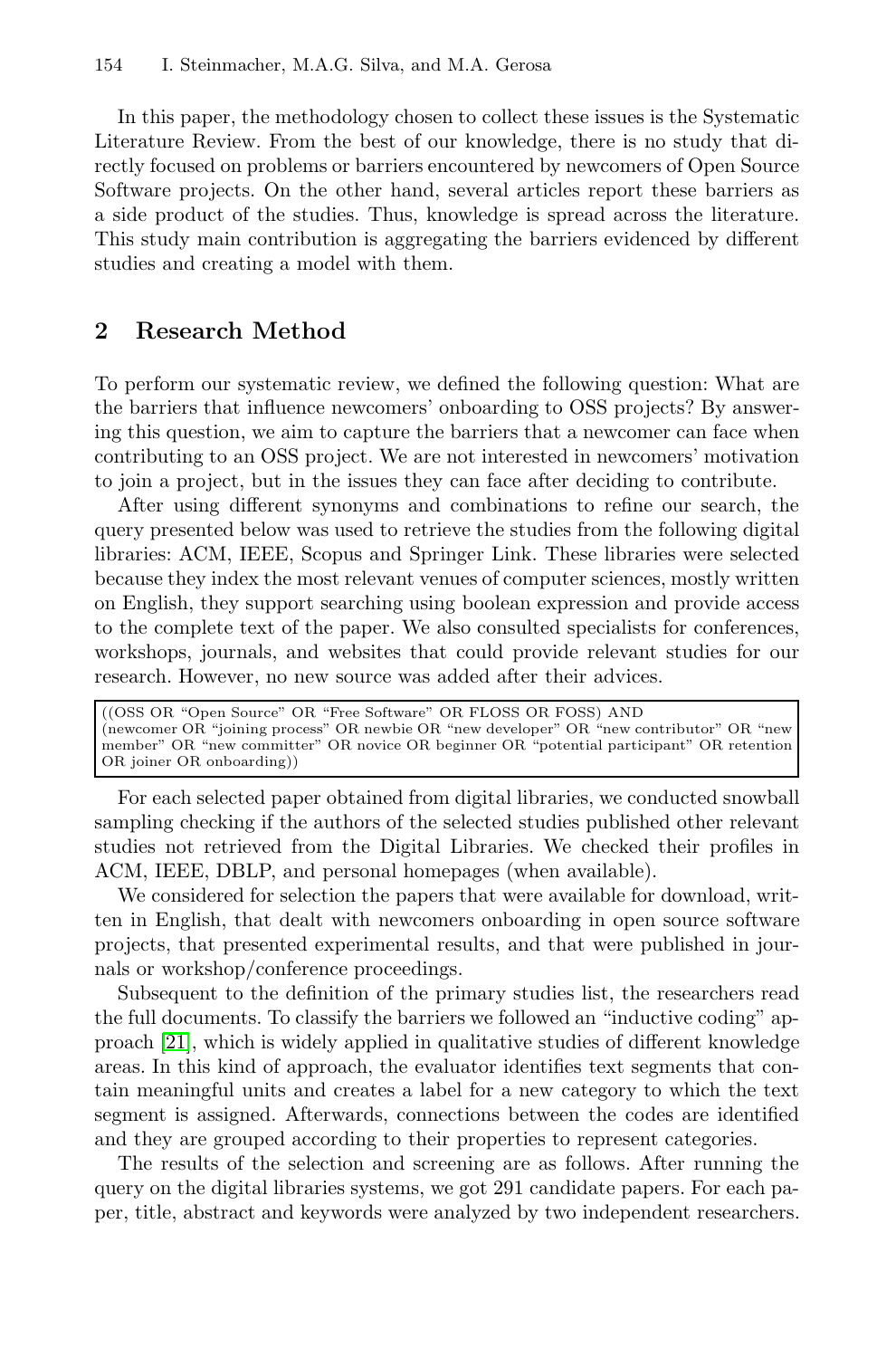In a consensus meeting, we came to 33 candidate papers. We checked other papers published by the authors of these 33 candidate studies, finding 20 other candidate papers. After analyzing the abstract of these papers we selected 9 relevant papers, coming to a total of 42 candidate papers. After further analysis, a total of 21 papers were considered relevant to this review and were considered to extract relevant data.

# **3 Barriers Faced by Newcomers**

The main purpose of this systematic review was to find what are the barriers faced by newcomers to open source projects reported by the literature. For each selected study, we analyzed any barrier reported that was empirically identified or evaluated. We extracted the barriers from the selected studies, and organized them as a hierarchy of barriers, as shown in Figure 1. The figure presents five categories: Social Interactions, Finding a Way to Start, Documentation Problems, Code Issues, and Newcomers' Knowledge.

<span id="page-2-0"></span>

**Fig. 1.** Hierarchical map of barriers found in the literature

In the Figure 1 it is also possible to observe the number of studies that offer evidences for each barrier. The studies were conducted with different projects and different number of projects analyzed. In the following sections we will discuss the barriers found and the evidences that support the problem.

### **3.1 Social Interactions**

This category represents the barriers related to the way newcomers interact with the community, including who are the members they exchange messages, the size of their contact network, how they communicate and how the community communicate with them.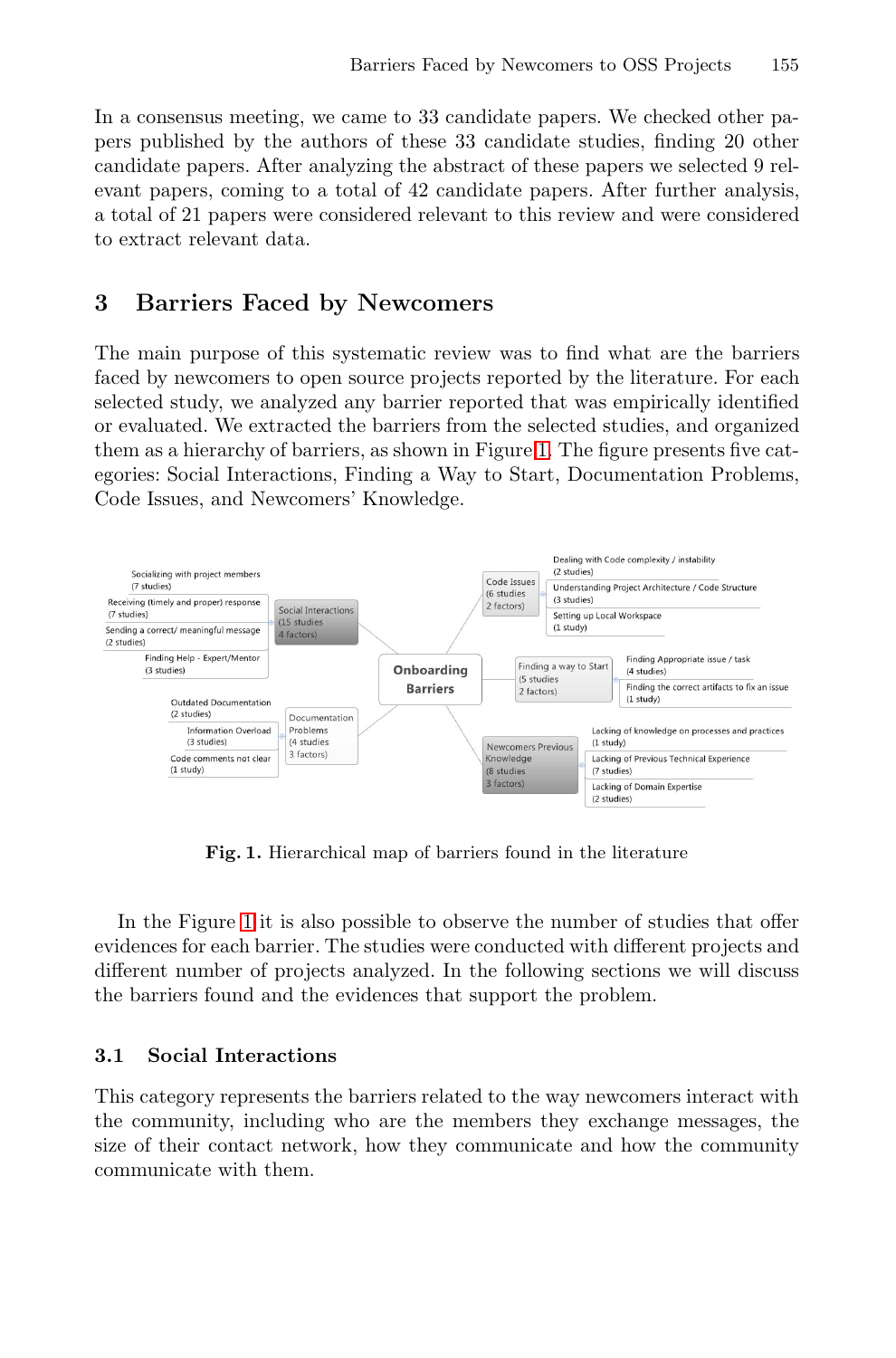**Socializing with [P](#page-9-1)roject Members.** The study conducted by [9] highlights the influence of social and political organization for newcomers willing to become a core developer. The author analyzes mailing list discussions and conduct an indepth analysis of the socialization of a successful developer. He emphasizes the need to build an identity in the project: *"what the newcomer has to learn is how to participate and how to build an identity that will help get his ideas accepted and integrated."* Other authors also report the importance of socializing with central members. For example, Bird [2] quantitatively analyzed mailing lists and report that *"the social network measure, indegree, . . . had a significant effect on immigration."*

All studies that analyzed the centrality/importance of the contacts found that the closer the newcomer is to the center of the community, the more successful the newcomer is. However, the newcomer usually does not choose who will answer her questions. So, when the [mo](#page-10-4)[st](#page-10-1) [a](#page-10-1)[pp](#page-10-5)ropriate community members receive the newcomers, the chance of retention is higher.

**Receiving (Timely and P[rop](#page-10-4)er) Response.** The answers received from the commu[nity](#page-9-2) play an important role during newcomers onboarding. There are evidences of this barrier in seven studies found in this review. Some of them [11,24,22,19] report only the impact of receiving a (timely) response from the community as a barrier. Other researchers [16,18,20] also report the impact of the content of responses (properness).

One of the studies that analyze the impact of the answer contents found that *"almost all non-returning newcomers can be attributed to not receiving a response or receiving a condescending response"* [16]. Regarding the studies that analyze the timely response, [11] analyzed mailing list archives and found that *"nearly 80% of newbie posts received replies, and that receiving timely responses, especially within 48 hours, w[as](#page-10-4) [p](#page-10-4)ositively correlated with future participation."*

We can see that community social skills can influence newcomers' decision to contribute to the project. Generally, newcomers demand attention and friendly hands to start contributing. We understand that core members need to stop their main tasks to receive newcomers with no guarantee that they will contribute. However, a good reception can be crucial to retain more newcomers.

**Sending a Correct/Meaningful Message.** [16] reported a problem related to newcomers' communication behavior. By analyzing the history of a support forum they found that *"the newcomers who used informative subject lines for their first message i[m](#page-9-3)[pr](#page-9-4)oved chances of ge[tti](#page-9-4)ng responses as well as getting their problems solved by the community . . . if the newcomer does not post comprehensible messages or uses a language that the forum responders do not understand. . . ."* Therefore, newcomers who want to be welcomed by the community should focus on the quality of their community-oriented initial interactions.

**Finding Mentorship/Expertise.** Easiness to find an expert or a mentor is also evidenced in some studies [4,6]. Cubranic et al. [6] report that *"It can be*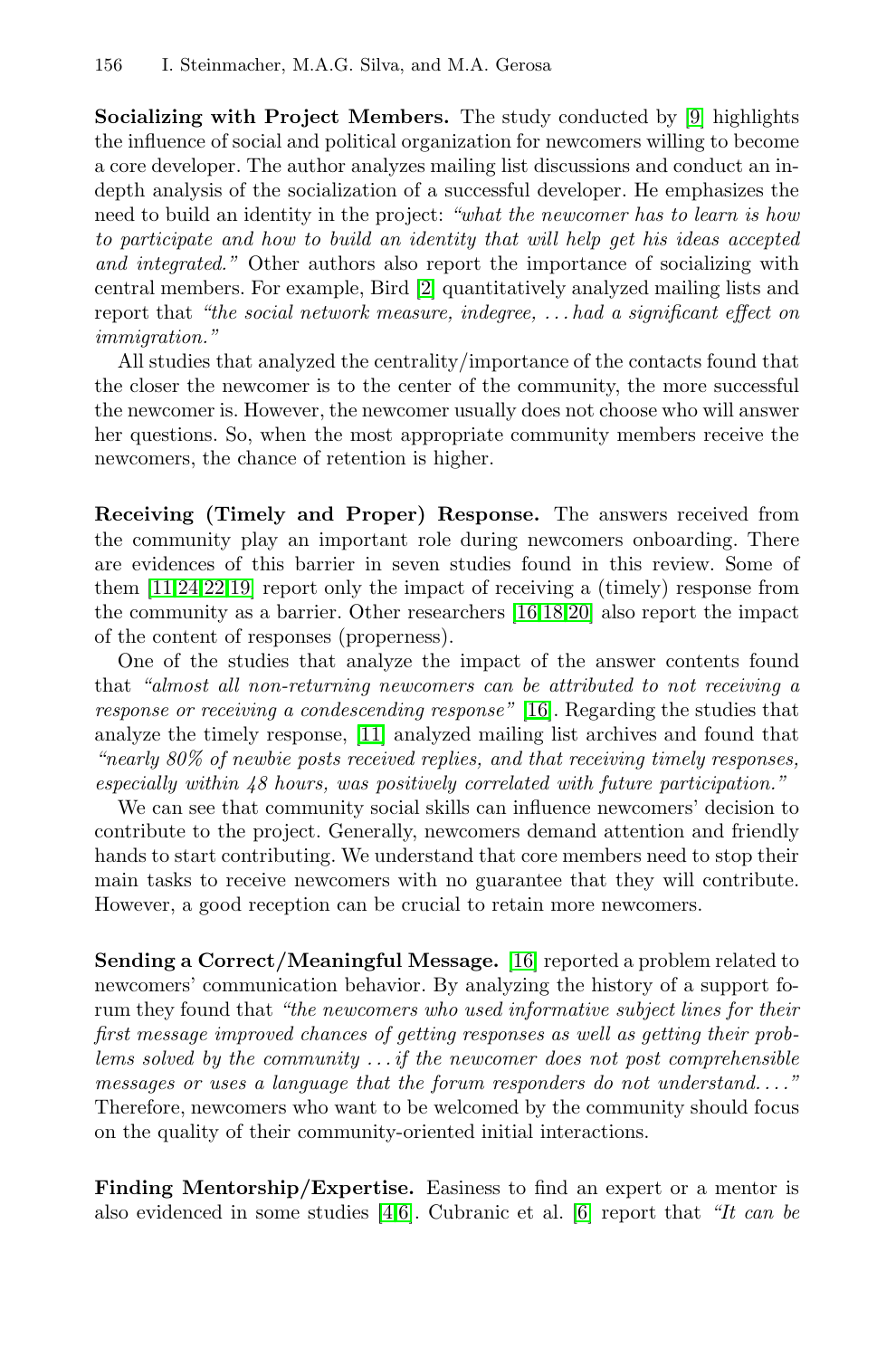*difficult for newcomers to join such groups [OSS projects] because it is hard to obtain effective mentoring."* To alleviate it, Canfora et al. [4] proposed a tool that recommends mentors to newcomers. They evaluated the tool by surveying some project members and found that mentoring is important to newcomers.

Mentorship is presented as be a good way to help newcomers. However, its actual applicability need to be studied in deep. It is not clear if this kind of policy can be applied in OSS communities, as it depends on experienced volunteers to do this specific task.

### **3.2 Finding a Way to Start**

This category represents the barriers related to difficulties that newcomers face wh[en t](#page-10-0)rying to find the right place to start contributing.

**Finding Appropriate Issue/Task.** Finding the appropriate task to work on was classified as a barrier. Park and Jensen [13] reported that *". . . subjects expressed a need for information specific to newcomers, for instance, how to get involved and become active (e.g. communication channels, available sources of information for starters, etc.), what to contribute to (e.g. open issues, required features, sample tasks to start with), and working practices."*

Von Krogh et al. [22] [also](#page-10-0) report on this issue. They found that *"in 56.7% of the cases members of the community e[nc](#page-9-5)[ou](#page-9-6)[rag](#page-9-0)ed the new participants to find some part of the software architecture to work on that would match with their specialized knowledge. In only 16.7% of the cases new participants were both encouraged to join and given specific technical tasks to work on."* This occurs because, accord[ing](#page-9-4) to their interviews, the community expects new participants to find their own task to work on instead of receiving a specific piece of work.

Communities point of view is that newcomers should be able to find the most appropriate task themselves, as reported by [22]. However, other researches show that the projects should give special attention to this issue [1,5,13].

**Finding the Correct Artifacts to Fix an Issue.** When the newcomer find a task to work on, another issue can impact his contribution: how to find the correct artifacts. Cubranic et al. [6] proposed Hip[ika](#page-9-4)t, a tool that recommends artifacts that are relevant to a task that a newcomer is trying to perform. When conducting an experiment with Eclipse project, they found that *"newcomers can use the information presented by Hipikat to achieve results comparable in quality and correctness to those of more experienced members of the team."*

Newcomers really need support on finding code artifacts related to the chosen task, as projects' structure/architecture are not always trivial and straightforward. So, projects would benefit from tools like Hipikat to support newcomers first steps, as evidenced by the study conducted by Cubranic et al. [6].

#### **3.3 Code Issues**

This category comprises the barriers that are related to the source code of the products. To contribute a newcomer usually needs to change existing source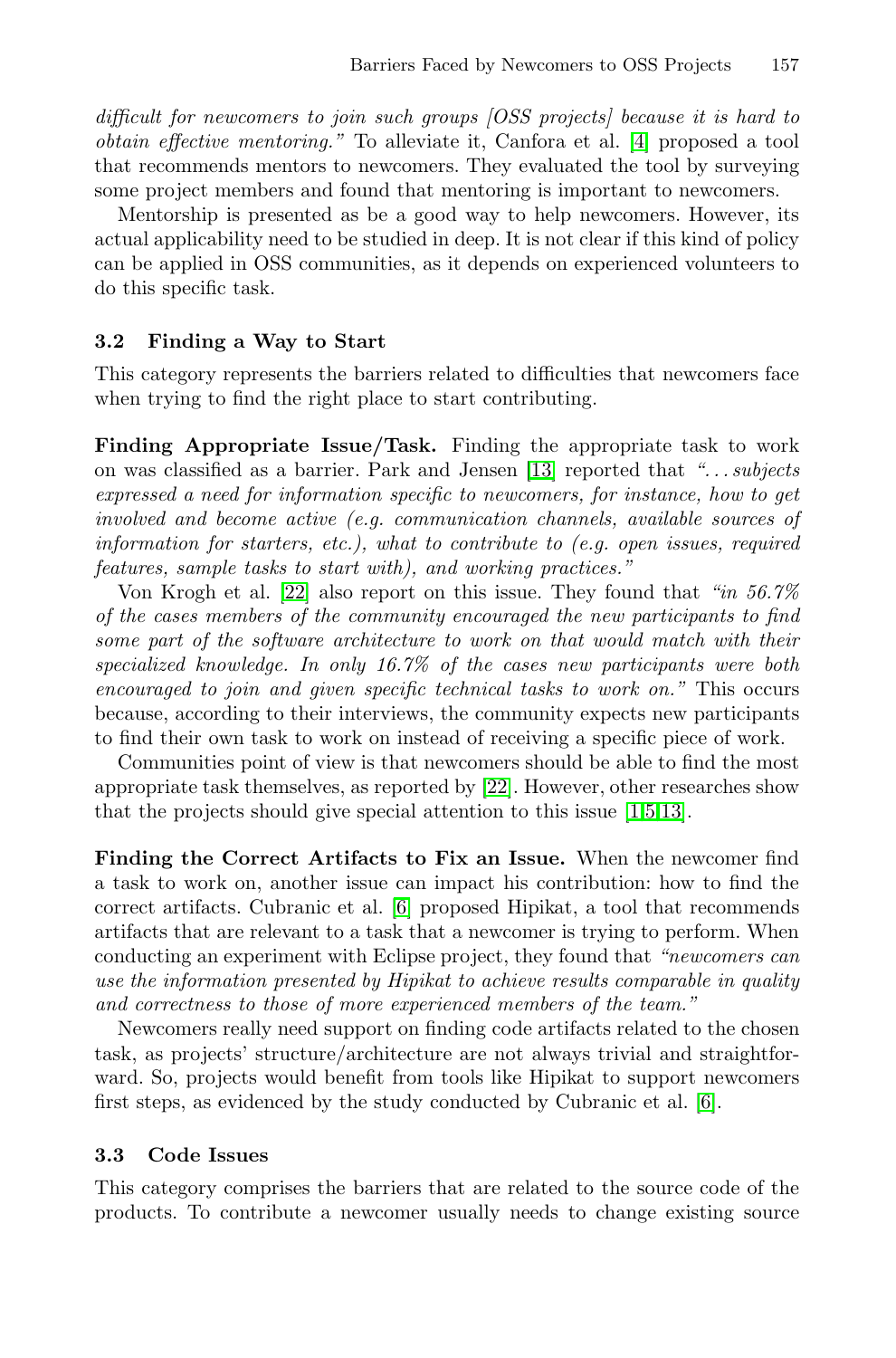code. Therefore, it is necessary for the newcomers to have enough knowledge about the code to start their contributions.

**Dealing with Code Complexity/Instability.** [Som](#page-10-5)e studies focus on how code complexity can affect the newcomers to OSS projects. Studying Source-Forge projects Midha et al. [12] show that *"cognitive [code] complexity has a strong negative influence on the number of contributions fr[om](#page-9-8) new developers."* Stol et al. [20] highlight some complaints of newcomers about project structure/architecture of Open Source projects.

**[Und](#page-9-0)erstanding the Project Structure/Architecture.** Stol et al. [20] highlight some complaints of newcomers about project structure of OSS projects. One subject reported that *"the hierarchy of the source code directory was counter intuitive for someone with little architecting experience."* Cubranic and Murphy [7] also present an issue faced during their experiment: *"We also had reports of a pair missing a relevant suggestion because they lac[ked](#page-9-0) knowledge about the overall structure of t[he](#page-9-4) system..."*

Park and Jensen [13] analyzed *"the potential benefits of information visualization in supporting newcomers through a controlled experiment."* They reported that *"providing visual information such as the class dia[gram](#page-10-5)s or dependency views . . . would help new developers understand the structure of existing code and find problems to work on."*

The main complain regarding code is that its structure is hard to understand, and learning it would take too much time. The use of visualization [13], or even artifact recommendation tools [6] can alleviate this problem.

**Setting up Local Workspace.** The feedback obtained by Stol et al. [20] evidenced that newcomers have difficulties when setting up their environment. They reported some obstacles, for example: *"a challenge was that some [subjects] did not have any experience or knowledge on checking out source code from the version control system."* To welcome newcomers, the communities should provide easy access to tutorials and step-by-step cookbooks on how to obtain the code, setup up and build a local work[spac](#page-10-6)e.

### **3.4 Documentation Problems**

Project documentation was also explored by some studies. Newcomers need to learn technical and s[oci](#page-10-5)al aspects of the project to contribute. Thus, problems related to documentation were recurrently reported.

**Outdated Documentation.** Steinmacher et al [19] report some issues faced by newcomers regarding outdated information: *"We can see many demotivating facts that occurred in this case: ... outdated information in the issue tracker made the developers waste time on an already existent feature and on checking each issue they pick to address..."* Stol et al.[20] also report issues regarding outdated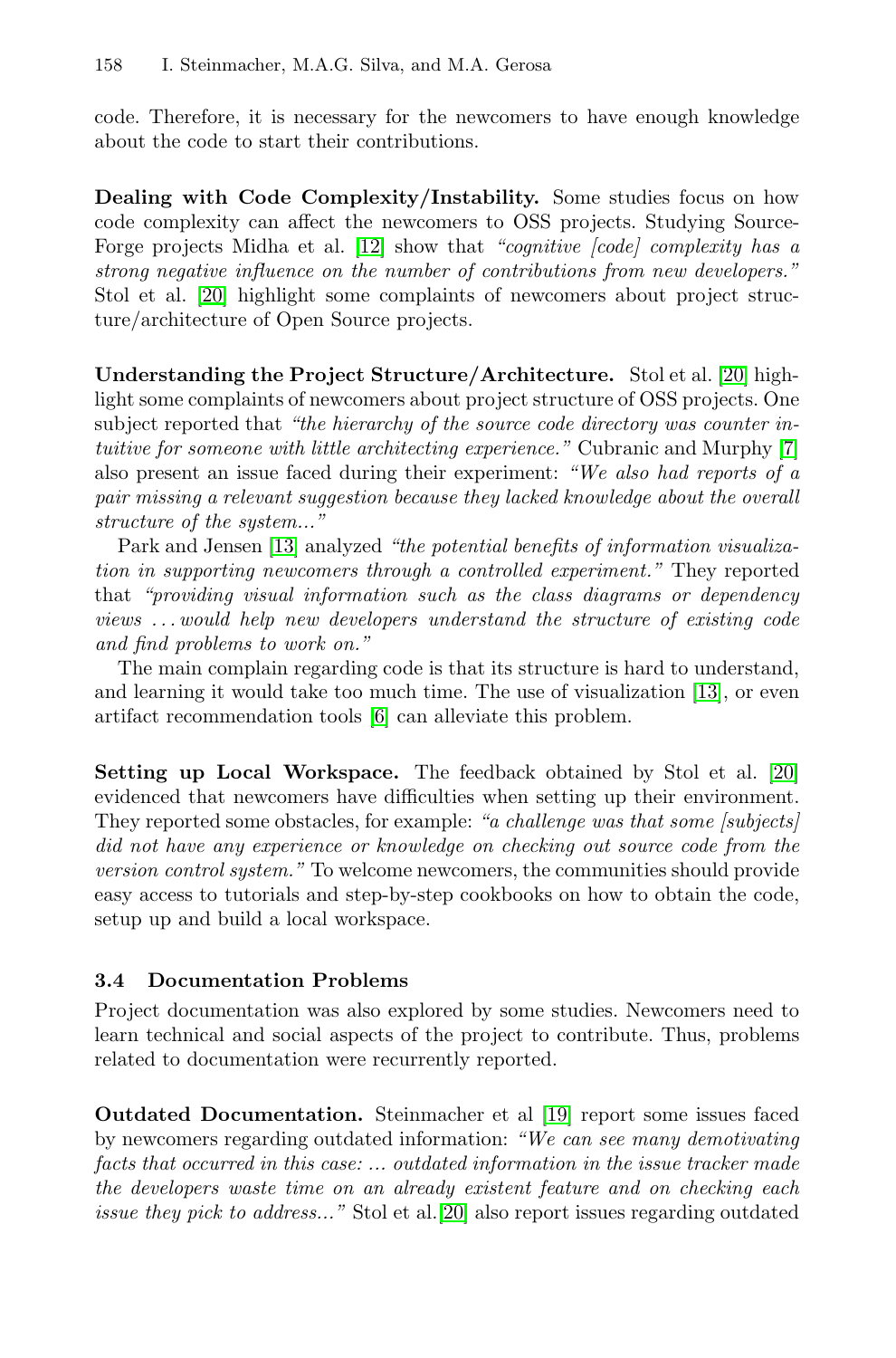documentation. They report that the subjects *"... were uncertain whether the available [di](#page-9-0)[ag](#page-9-8)rams were still up to date and relevant for the current version of the software... Another reported challenge was the uncertainty whether the [av](#page-9-4)ailable documentation was up to date for the current version of the software."* Finding outdated documentation can make the newcomer gave up onboarding. So[,](#page-9-0) [do](#page-9-0)cumentation provided by projects must be up-to-date enough to support new developers.

**Information Overload.** [13,7] conduct experiments to assess the benefits that tools that support dealing with information overload can bring to newcomers. Cubranic et al.[7,6] presents a tool called Hipikat that aims at recommending source code artifacts that should be related to the issue a newcomer is working on. Park and Jensen [13] evaluate the use visualization tools to alleviate problems with overload and report that "[the tools] provided more efficient ways to handle *large amou[nts](#page-10-5) of data and understand dependencies in source code, reducing the learning curve and information overload experienced..."* A rich documentation is essential for newcomers trying to understand the projects. However, just providing a bunch of documentation leads to information overload. So, the project should provide easy ways to find this documentation.

**Code Comments not Clear.** In addition to outdated information and information overload, Stol et al. [20] report a problem related code comments. *"It was reported that the code was not very well documented, which made it more difficult to understand the source code."*

### **3.5 Newcomers' Previous Exp[erie](#page-9-9)nce**

This category comprises the barriers related to the experience of the newcomers regarding the project and the way they show this experience when joining the projects.

Lacking of Process and Pra[ctic](#page-10-0)es. We found just one study presenting evidence of learning project practices as a barriers that can hinder the newcomers onboarding. The study cond[ucte](#page-10-5)d by Schilling et al. [15] found that previous knowledge regarding the project practices influence newcomer first steps. They report that *"familiarity with the coordination practices of the project team has a strong association with the time they spend on their projects after GSoC."*

**Lacking of Domain Expertise.** Von Krogh et al. [22] claim that *" feature gifts by newcomers emerge from the newcomers prior domain knowledge and user experience."* In the study conducted by Stol et al. [20], the subjects *"reported their unfamiliarity with the domain to be a hindrance."* So, newcomers who present previous domain knowledge have more chances to have a successful onboarding and to be well received by the community.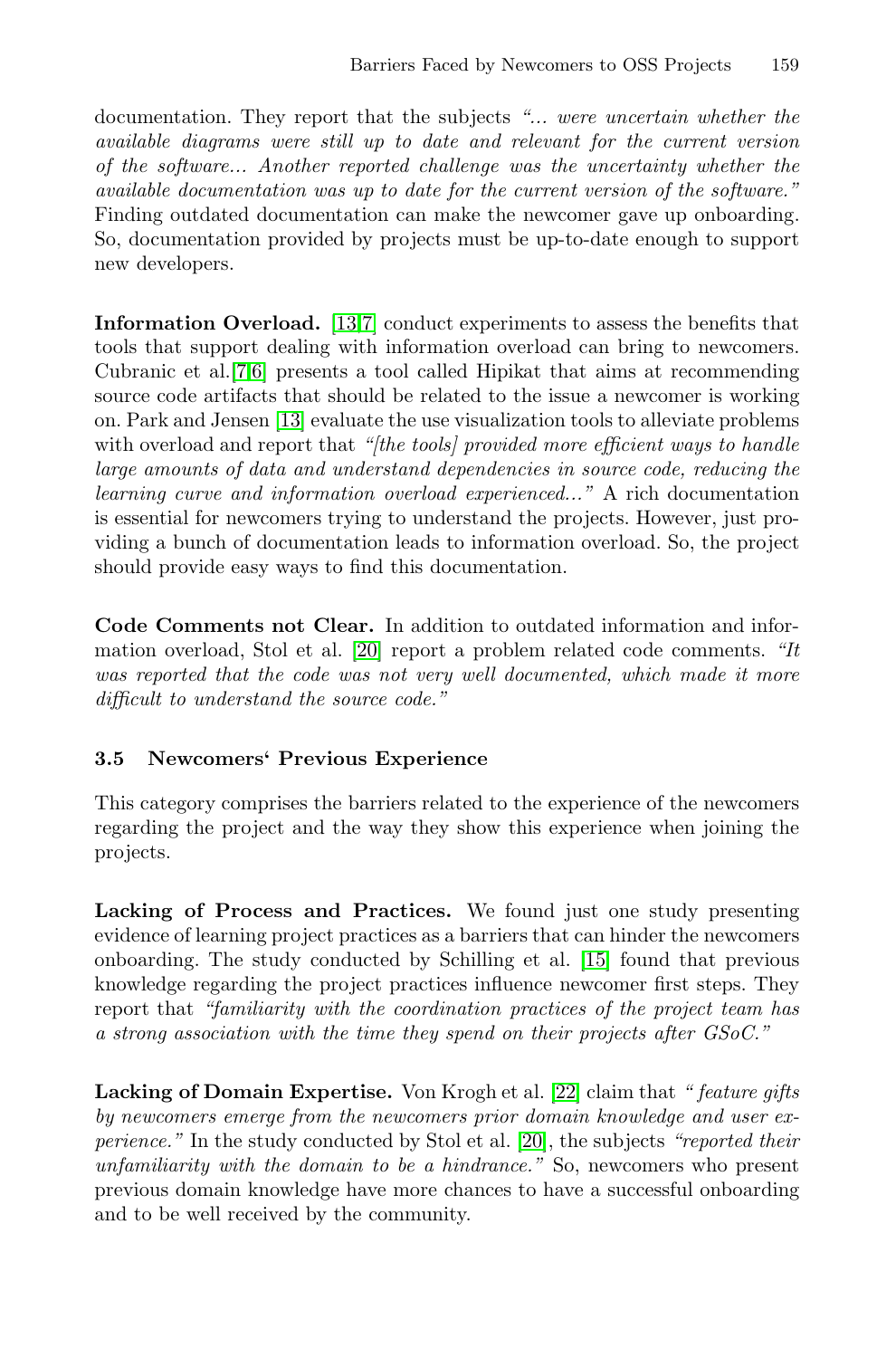**Lacking of Technical Expertise.** Schilling et al. [15] reported that *". . . level of practical development experience is strongly [as](#page-9-1)sociated with their continued permanence."* Some studies report sending messages or patches to mailing list or issue tracker presenting previous technical skills can benefit the newcomer when joining. Stol et al. [20] evinced that *"when newcomers mentioned that they had already tried some options to fix their problem and have put efforts to look for a solution in the forums . . . then the responders were quick to respond and were very helpful."*

Ducheneaut [9] reports that *"expertise is not enough to become a core member in Python: one also has to create material artifacts. . . "* Bird et al. [2] also investigate the impact of sending patches when start the contribution and found that *"demonstrated skill level via patch submission plays an important role in Python and Postgres."* All studies evidence that the newcomer who wish to contribute must check if the technical s[ki](#page-2-0)lls required for a given task or project match with their skills. Newcomers can be proactive and search for the required background, but the project must also pro[vid](#page-7-0)e ways for a newcomer to search which tasks fit to his technical profile.

### <span id="page-7-0"></span>**3.6 Summary**

Considering the model defined in the Figure 1, based upon barriers identified by using inductive coding through out the selected studies, we can summarize the evidences for each barrier as shown in Table 1. The category more throughly studied is social interaction, accounting for 13 studies while the others range from 8 to 9 related studies each.

Due to the nature of the approach to establish the model, there is at least one paper associated with a barrier. Considering the most studied one, we found that the most evidenced barriers are newco[me](#page-9-5)[r](#page-9-6)[s'](#page-9-4) [pre](#page-10-0)vious technical experience, from Previous Experience category, and aspe[cts](#page-10-0) [re](#page-10-5)garding social network characteristics and response reception, from S[o](#page-9-10)[ci](#page-9-1)[al](#page-10-4) [In](#page-9-9)[te](#page-9-11)[ra](#page-10-0)[cti](#page-9-9)on category.

| Category                  | Barrier                                         | Studies                      |
|---------------------------|-------------------------------------------------|------------------------------|
| Finding a Way             | Finding appropriate task/issue                  | [1,5,13,22]                  |
| to Start                  | Finding the correct artifacts to fix an issue   | 6                            |
| Newcomers'                | Lacking of Domain expertise                     | [22, 20]                     |
| Previous                  | Lacking of Previous Technical Experience        | [3,2,16,24,9,22,15]          |
| Knowledge                 | Lacking of Knowledge on processes and practices | [15]                         |
| Code Issues               | Dealing with code complexity/instability        | [3, 12]                      |
|                           | Understanding architecture/code structure       | [6, 13, 20]                  |
|                           | Setting up Local Workspace                      | [20]                         |
| Documentation<br>Problems | Outdated documentation                          | [19, 20]                     |
|                           | Code comments not clear                         | [20]                         |
|                           | Information overload                            | [6, 13, 20]                  |
| Social<br>Interactions    | Socializing with project members                | [3,2,10,23,24,9,14]          |
|                           | Receiving (timely and proper) response          | [11, 16, 24, 22, 18, 20, 19] |
|                           | Sending a correct/meaningful message            | [16, 24]                     |
|                           | Finding Help - Mentor/Expert                    | [4.6.19]                     |

**Table 1.** Studies that evide[nce](#page-10-6) [ea](#page-10-5)ch barrier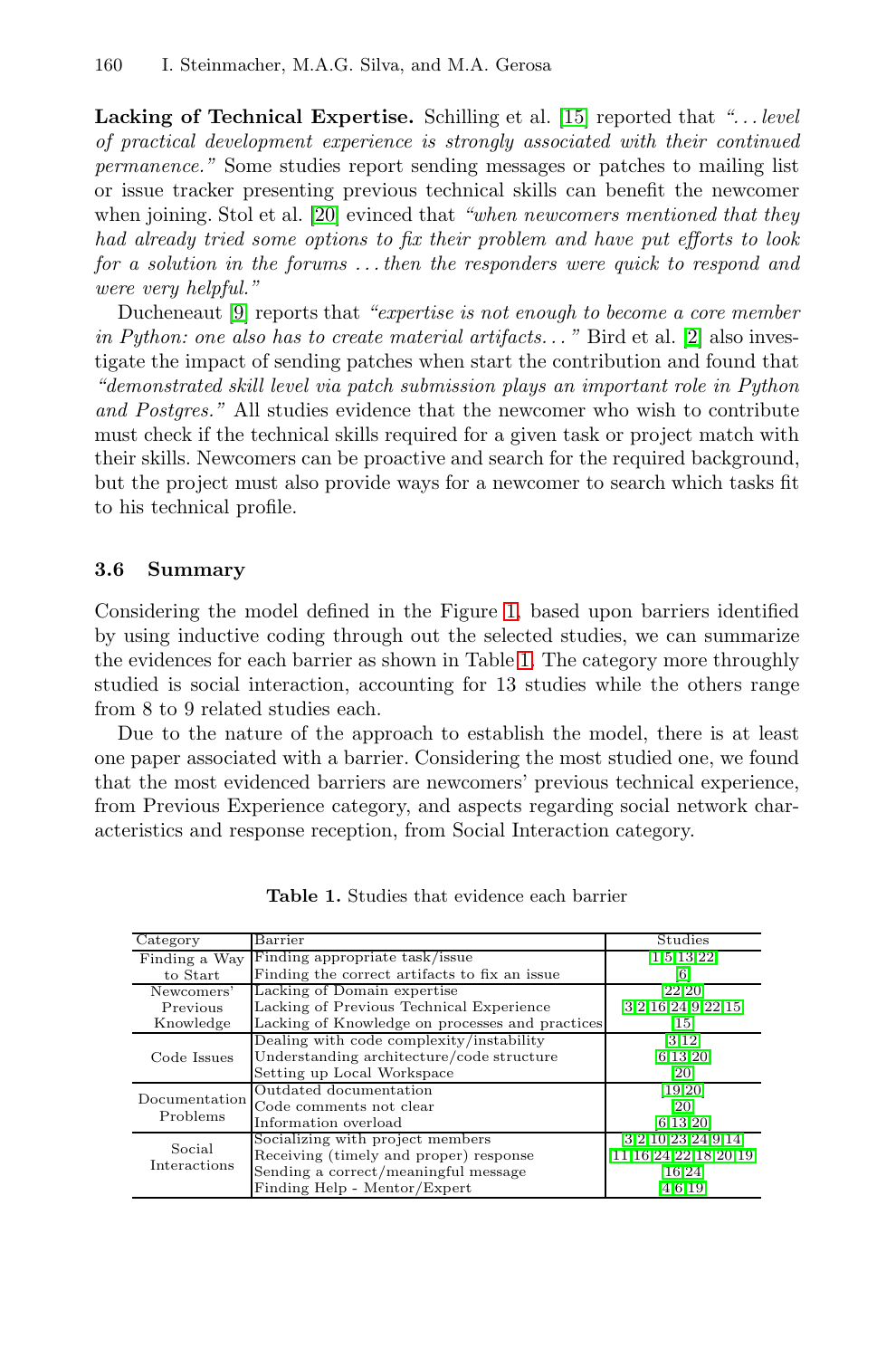### **4 Threats to Validity**

This review may have missed some papers that address barriers encountered by newcomers to OSS projects, since we did not search into every possible source and some relevant papers may not contain the chosen terms. To reduce bias, we contacted some specialists in OSS domain. We adjusted the criteria to cover all relevant papers that were of our knowledge and conducted pilot studies.

Most part of the studies analyzed do not present as main focus analyzing the newcomers needs or the problems they face during their first steps. The papers that aim to analyze newcomers obstacles and problems focus on very specific problems. We know that it would be hard – or even impossible – to identify every problem that can affect newcomers. However, keeping the analysis to just some specific problems restricts the value of the outcomes and their applicability.

The findings of this review may have also been affected as the classification is a human process and it is based on some subjective criteria. In particular, the terms of the area do not have a common definition among all studies. The problems were classified based on inductive coding approach, which also relies on manual classification. To reduce interpretation bias related to human process, this review involved two researchers cross checking each paper for inclusion, and a third researcher responsible for reviewing and discussing the information generated after each step.

### **5 Conclusion**

In this paper we identified 21 studies that evidence barriers that can hinder newcomers' onboarding in OSS projects. We aggregated the barriers evidenced across the literature in a single place. By using an inductive coding approach to organize the barriers, we proposed a model that relies on five categories: finding a way to start, social interactions, code issues, documentation problems and newcomers' knowledge. This model is the main contribution of this systematic review.

As a result of this classification we found that the most evidenced barriers are newcomers' lack of previous technical experience, receiving improper response from community, socializing with project members and finding the appropriate task/issue. This classification provides a baseline for further researches related to newcomers onboarding.

As future work we aim to conduct qualitative studies to confirm the barriers evidenced by the literature. We are conducting some interviews with OSS experienced developers and newcomers to verify what are the main barriers faced by newcomers from their perspective. We plan to refine the classification model based on the results of the interviews. Additionally, based on this model it is possible to propose strategies to offer a better support for newcomers, and study how these mechanisms can benefit newcomers.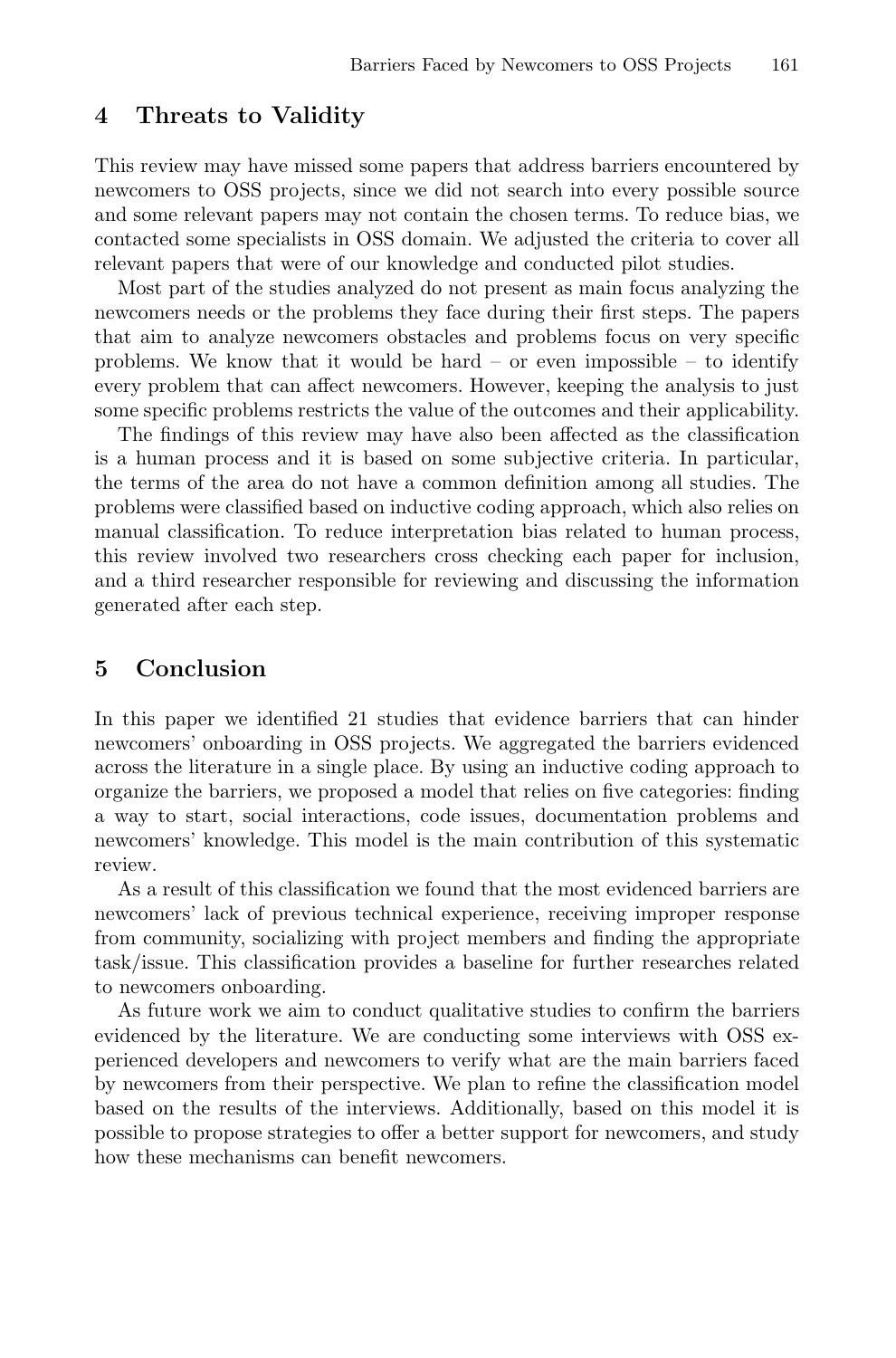<span id="page-9-5"></span>**Acknowledgements.** The authors thank Fundacao Araucaria and CNPq (process 477831/2013-3) for the financial support. Marco Gerosa receives a grant from the CNPq and FAPESP. Igor Steinmacher receives grant from CAPES (BEX 2038-13-7).

# <span id="page-9-1"></span>**References**

- <span id="page-9-10"></span><span id="page-9-3"></span>1. Ben, X., Beijun, S., Weicheng, Y.: Mining developer contribution in open source software using visualization techniques. In: 3rd Intl. Conf. on Intelligent System Design and Engineering Applications (ISDEA), pp. 934–937 (2013)
- <span id="page-9-6"></span>2. Bird, C.: Sociotechnical coordination and collaboration in open source software. In: 2011 27th IEEE Intl. Conf. on Software Maintenance, pp. 568–573. IEEE CS (2011)
- 3. Bird, C., Gourley, A., Devanbu, P., Swaminathan, A., Hsu, G.: Open borders? immigration in open source projects. In: 4th Intl. Workshop on Mining Software Repositories, p. 6 (2007)
- <span id="page-9-8"></span><span id="page-9-4"></span>4. Canfora, G., Di Penta, M., Oliveto, R., Panichella, S.: Who is going to mentor newcomers in open source projects. In: Proceedings of the ACM SIGSOFT 20th Intl. Symposium on the Foundations of Soft. Eng., FSE 2012, Cary, NC (2012)
- 5. Capiluppi, A., Michlmayr, M.: From the cathedral to the bazaar: An empirical study of the lifecycle of volunteer community projects. In: Feller, J., Fitzgerald, B., Scacchi, W., Sillitti, A. (eds.) Open Source Development, Adoption and Innovation. IFIP, vol. 234, pp. 31–44. Springer, Heidelberg (2007)
- <span id="page-9-11"></span>6. Cubranic, D., Murphy, G., Singer, J., Booth, K.: Hipikat: a project memory for software development. IEEE Transactions on Soft. Eng. 31(6), 446–465 (2005)
- 7. Cubranic, D., Murphy, G.C.: Hipikat: recommending pertinent software development artifacts. In: 25th Intl. Conf. on Soft. Eng., pp. 408–418 (2003)
- <span id="page-9-2"></span>8. Dagenais, B., Ossher, H., Bellamy, R.K.E., Robillard, M.P., de Vries, J.P.: Moving into a new software project landscape. In: 32nd Intl. Conf. on Soft. Eng., vol. 1, pp. 275–284 (2010)
- <span id="page-9-7"></span><span id="page-9-0"></span>9. Ducheneaut, N.: Socialization in an open source software community: A sociotechnical analysis. Comput. Supported Coop. Work 14(4), 323–368 (2005)
- 10. He, P., Li, B., Huang, Y.: Applying centrality measures to the behavior analysis of developers in open source software community. In: 2nd Intl. Conf. on Cloud and Green Computing (CGC), pp. 418–423 (November 2012)
- 11. Jensen, C., King, S., Kuechler, V.: Joining free/open source software communities: An analysis of newbies' first interactions on project mailing lists. In: 44th Intl.I Intl. Conf. on System Sciences (HICSS), pp. 1–10 (January 2011)
- <span id="page-9-9"></span>12. Midha, V., Palvia, P., Singh, R., Kshetri, N.: Improving open source software maintenance. Journal of Computer Information Systems 50(3), 81–90 (2010)
- 13. Park, Y., Jensen, C.: Beyond pretty pictures: Examining the benefits of code visualization for open source newcomers. In: 5th Intl. Workshop on Visualizing Software for Understanding and Analysis, pp. 3–10 (September 2009)
- 14. Qureshi, I., Fang, Y.: Socialization in open source software projects: A growth mixture modeling approach. Org Res. Meth.  $14(1)$ ,  $208-238$  (2011)
- 15. Schilling, A., Laumer, S., Weitzel, T.: Who will remain? an evaluation of actual person-job and person-team fit to predict developer retention in floss projects. In: 45th Intl. Conf. on System Sciences (HICSS), pp. 3446–3455. IEEE CS (2012)